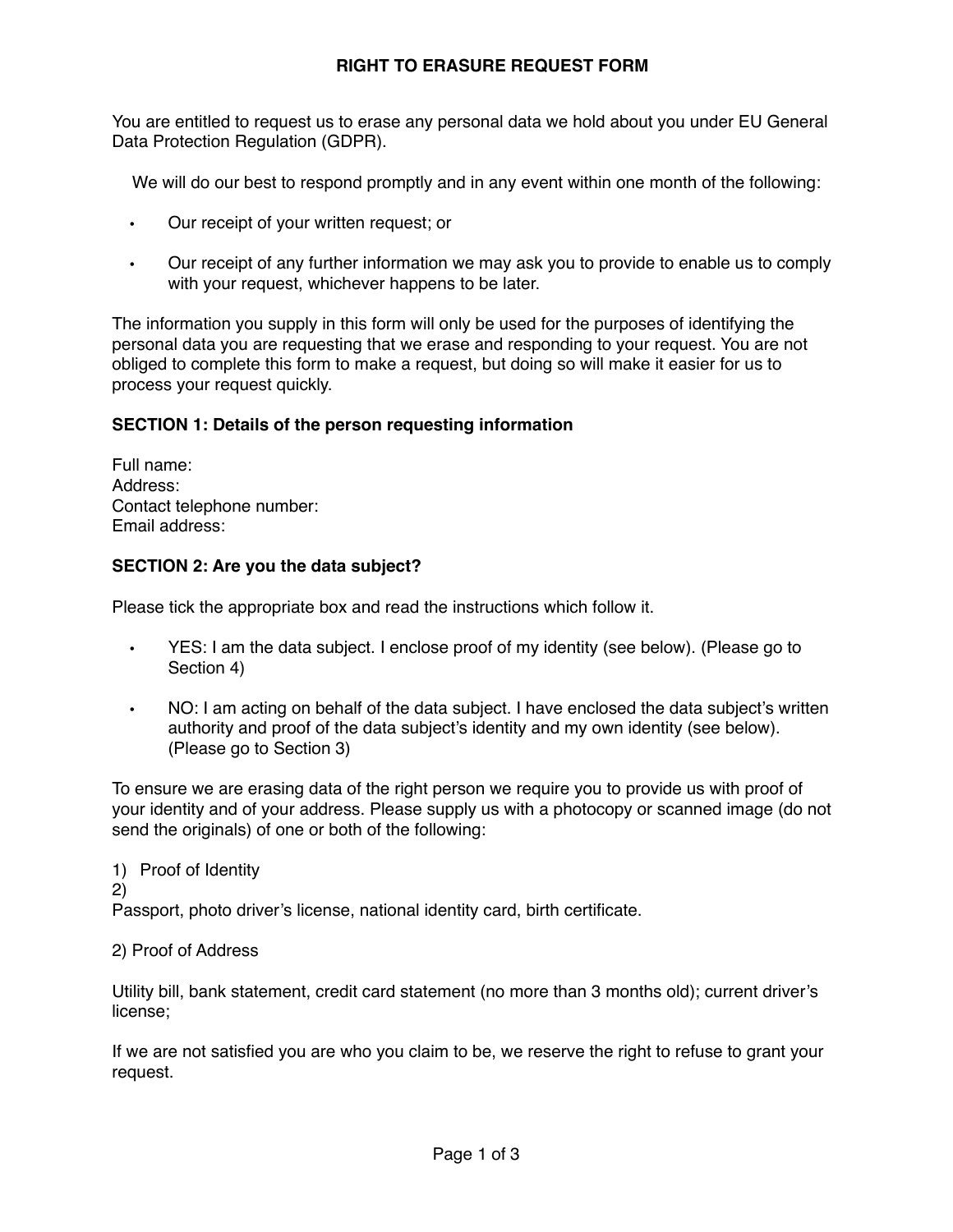## **RIGHT TO ERASURE REQUEST FORM**

# **SECTION 3: Details of the data subject (if different from section 1)**

Full name: Address: Contact telephone number: Email address:

#### **SECTION 4: Reason for erasure request**

Given the sensitive nature of erasing personal data, GDPR Article 17(1) requires certain conditions to be met before a request may be considered. Please supply us with the reason you wish your data to be erased and please attach any justifying documents to this one.

Please tick the appropriate box:

- You feel your personal data is no longer necessary for the purposes for which we originally collected it.
- You no longer consent to our processing of your personal data.
- You object to our processing of your personal data as is your right under Article 21 of the GDPR.
- You feel your personal data has been unlawfully processed.
- You feel we are subject to a legal obligation of the EU or Member State that requires the erasure of your personal data.
- You are a child, you represent a child, or you were a child at the time of the data processing and you feel your personal data was used to offer you information society services.

### **SECTION 5: What information do you wish to erase?**

Please describe the information you wish to erase. Please provide any relevant details you think will help us to identify the information. Providing the URL for each link you wish to be removed would be helpful.

Also, please explain, if it is not abundantly clear, why the linked page is about you or the person you are representing on this form.

Please note that. In certain circumstances, where erasure would adversely affect the freedom of expression, contradict a legal obligation, act against the public interest in the area of public health, act against the public interest in the area of scientific or historical research, or prohibit the establishment of a legal defense or exercise of other legal claims, we may not be able to erase the information you requested in accordance with article 17(3) of the GDPR. In such cases you will be informed promptly and given full reasons for that decision.

While in most cases we will be happy to erase the personal data you request, we nevertheless reserve the right, in accordance with Article 12(5) of the GDPR, to charge a fee or refuse the request if it is considered to be "manifestly unfounded or excessive." However we will make every effort to provide you with the erasure of your personal data if suitable.